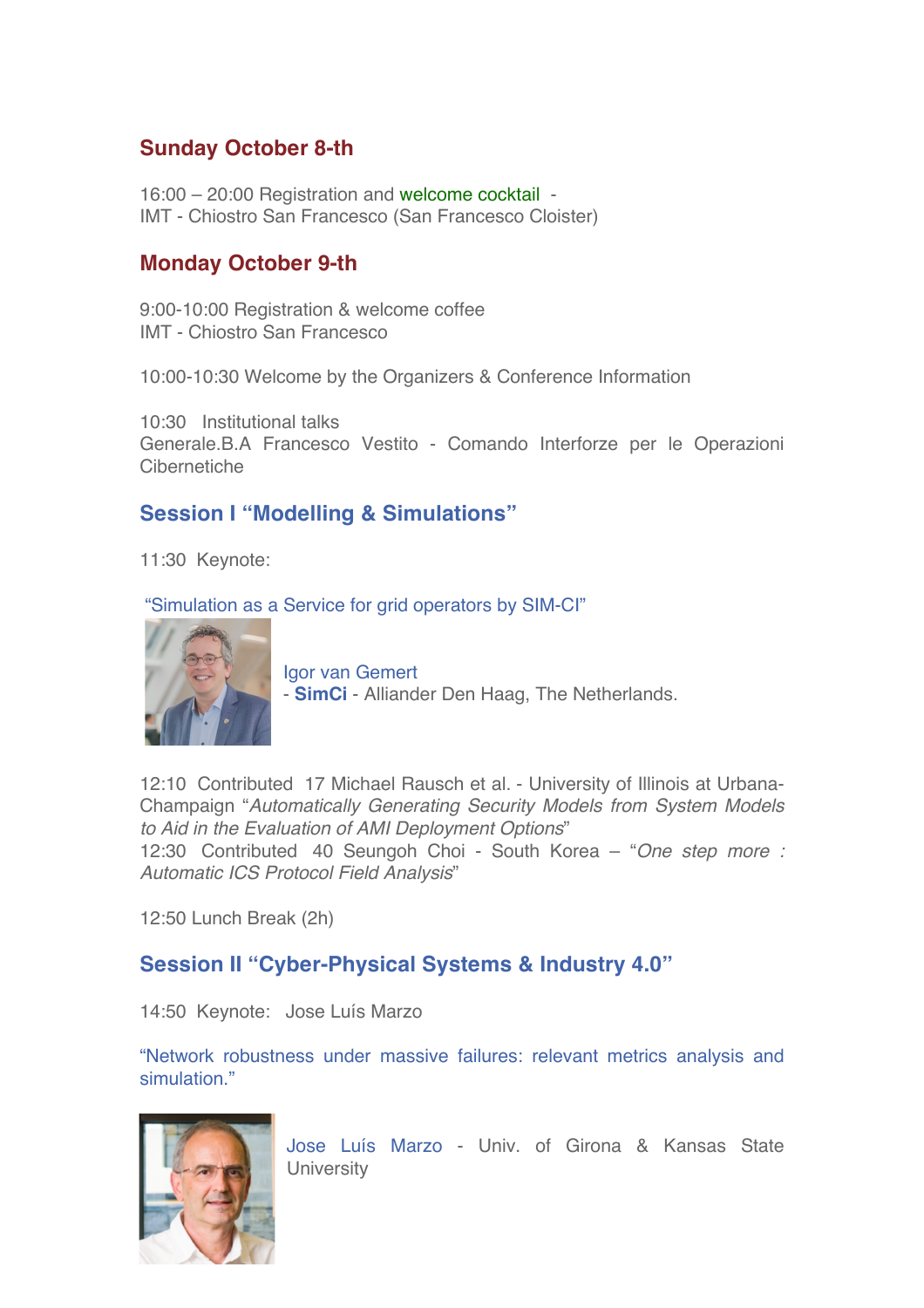15:30 Juan E. Rubio et al. – Univ. of Malaga "*Analysis of cyber-security threats in Industry 4.0: the case of intrusion detection*"

15:50 Mohamad Gharib et al. – Univ. of Florence "*Dealing with Functional Safety Requirements for Automotive Systems: A Cyber-Physical-Social Approach*"

16:10 Pol Van Aubel - Radboud University "*Side-channel based intrusion detection for industrial control systems*"

16:30 Coffee Break (20')

### **Session III "Poster lightening talks"**

16:50 – 18:30 5' to Each poster

Poster Session with Light Dinner 19:00 – 21:00 IMT - Chiostro San Francesco

# **Tuesday October 10-th**

### **Session IV "Cyber Security"**

9:00 Communications & Information

9:20 Keynote: Roberto Baldoni

"Thwarting Cyber Attacks: Scientific Alignment and the Italian Landscape"



Roberto Baldoni- Università Roma I "Sapienza" - Research Center for Cyber Intelligence and Information Security (CIS) Italy .

10:00 Natalia Reka Ivanko et al. "*Towards Blockchain-Based Collaborative Intrusion Detection Systems*"

10:20 Stefano Panzieri et al. – Univ Rome III "*Faulty or Malicious Anchor Detection Criteria for Distance-Based Localization*"

10:40 Coffee Break (30')

### **Session V "Electric System and Special Applications"**

11:10 Zejun Yang and Jose Marti "*Resilience of Electrical Distribution Systems with Critical Load Prioritization*"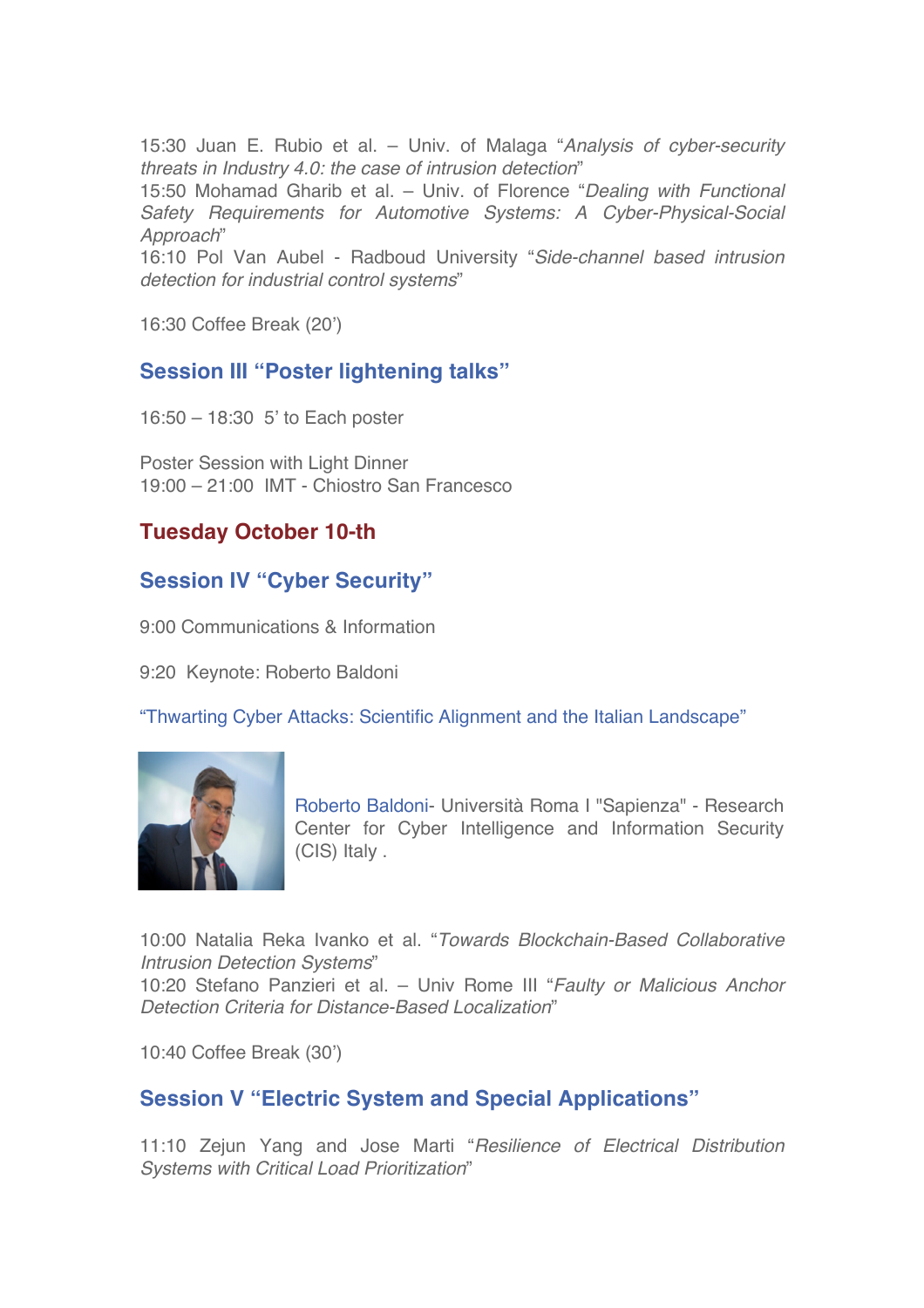11:30 Alberto Tofani et al. – ENEA "*Operational Resilience metrics for a complex electrical networks*"

11:50 Steffen O. P. Blume and Giovanni Sansavini - ETZ "*The influence of load characteristics on early warning signs in power systems*"

12:10 Erich Rome et al. "*Towards a Common Vocabulary for Crisis Management Scenarios*"

12:30 Stefano Starita, Annunziata Esposito Amideo and Maria Paola Scaparra "*Assessing Urban Rail Transit Systems Vulnerability: Metrics vs. Interdiction Models*"

12:50 Lunch Break (1h 40')

# **Session VI "Projects Cross Dissemination I"**

14:30 ESReDA "European Safety, Reliability & Data Association" Presenter Luís Andrade Ferreira, University of Porto

14:45 EU-CIRCLE "A panEuropean framework for strengthening Critical Infrastructure resilience to climate change"

Presenter Dr Athanasios Sfetsos, Thanasis Demokritos

15:00 HyRiM "Hybrid Risk Management for Utiliti Providers"

Presenter Stefan Schauer - AIT Austrian Institute of Technology GmbH

15:15 MITIGATE "Protecting Maritime Supply Chain IT Infrastructure" Presenter TBD

15:30 RESOLUTE "Operationalization appLied to Urban Transport Environment"

Presenter Emanuele Bellini Univ. Firenze

15:45 RESIN "Climate Resilient Cities and Infrastructures" Presenter Erich Rome Fraunhofer

16:00 ROMA "Resilience enhancement of a Metropolitan Area" Presenter Alberto Tofani ENEA

16:15 Coffee Break (15')

### **Session VII "Projects Cross Dissemination II"**

16:30 SEGRID "Secures the Smartgrid of Tomorrow"

Presenter Frank Fransen TNO

16:45 IMPROVER "Improved risk evaluation and implementation of resilience concepts to Critical Infrastructure"

Presenter TBD

17:00 ERNCIP "European Reference Network for Critical Infrastructure Protection"

Presenter Marianthi Theocharidou, European Commission, Joint Research **Centre** 

17:15 SecureWater "Improved SECure and REsilient cyber physical systems for scada in WATER systems enhanced by comprehensive analysis capabilities" - Luigi Martino, Scuola Superiore Sant. Anna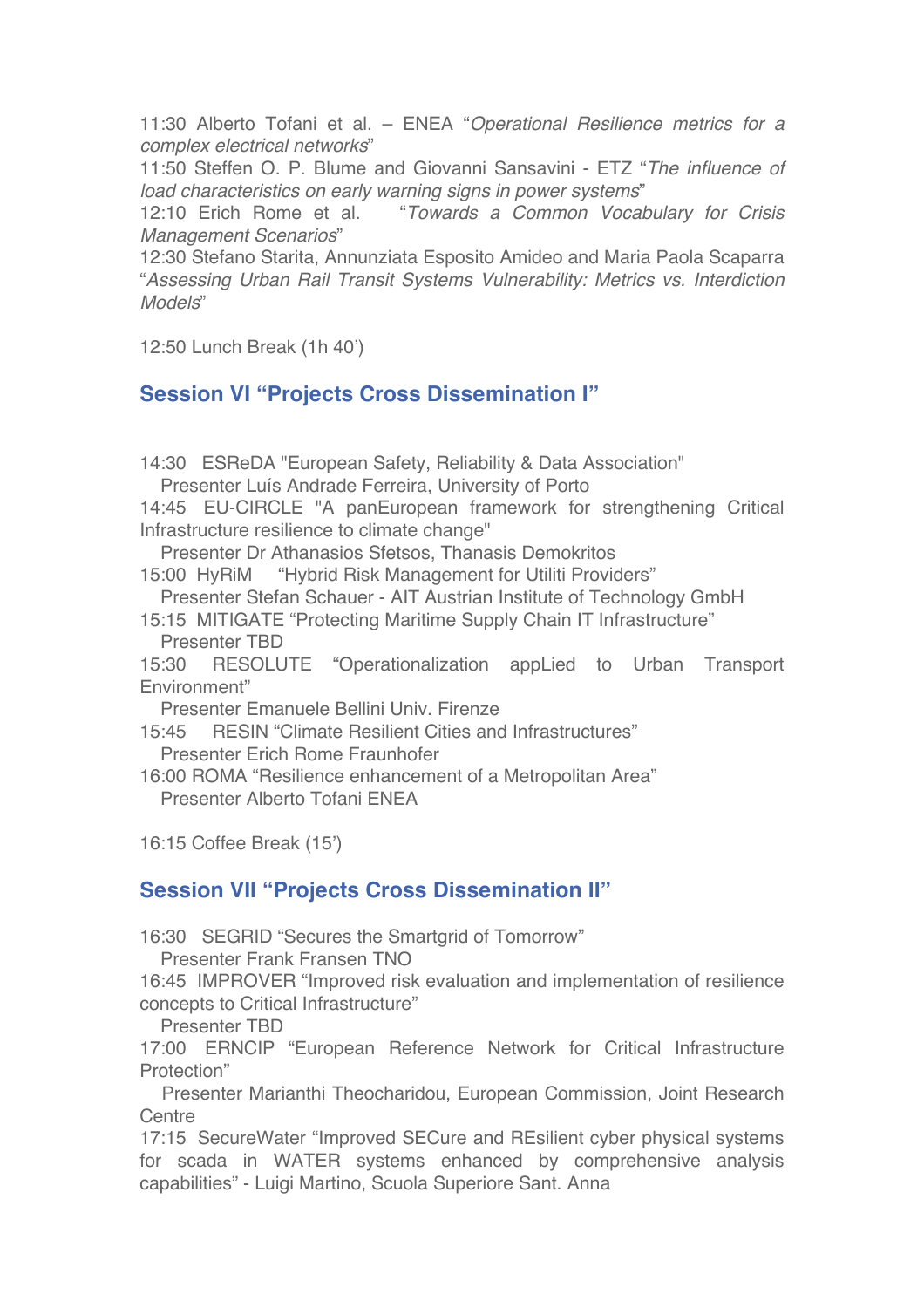& HANSEL "Health AutomatioN SystEms Laboratory Health AutomatioN SystEms Laboratory"

Presenter Gabriele Oliva, NITEL & University Campus Bio-Medico of Rome 17:30 ATENA "Advanced tool to assess and mitigate the criticality of ICT components and their dependencies over Critical Infrastructures"

Presenter Stefano Panzieri, Dip di Ingegneria, Università degli Studi ROMA TRE

17:45 ZONeSEC "Towards an EU framework for the security of Widezones" Presenter Dimitris Petrantonakis, EXODUS S.A

18:00 ROMA "Smart Mature Resilience for more resilient cities in Europe" Presenter Raquel Gimenez, TECNUN, University of Navarra

19:00 Concert: "LE DONNE DI PUCCINI" by **"Puccini e la sua Lucca"**  (reserve your ticket at the Registration Desk)

20:30 Social Dinner (reserve your ticket at the Registration Desk)

### **Wednesday October 11-th**

9:00 Keynote: José Javier Larrañeta

"Infrastructure interdependence in industrial and technological wide areas"



#### Javier Larrañeta

- PESI Spanish Technology Platform on Industrial Safety & Security - Parque Tecnológico de Araba, C/ Leonardo da Vinci 11, 01510-Miñano (Araba) Oficina en Madrid (TECNALIA): C/ Velázquez 64-66, 2ª, 28001- MADRID

# **Session VIII "Young Critis Award"**

9:40 Anna Bozza et al. – Univ Federico II –"*Role of urban interactions and damage in seismic resilience of historical centers*"

10:00 James Wright et al. - Royal Holloway Information Security Group "*De-Synchronisation Attack Modelling in Real-Time Protocols Using Queue Networks: Attacking the ISO/IEC 61850 Substation Automation Protocol*" 10:20 Carlo Giudicianni et al. – Univ. degli Studi della Campania "Luigi

Vanvitelli" "*DMA optimal layout for protection of water distribution networks from malicious attack*"

10:40 Coffee Break (30')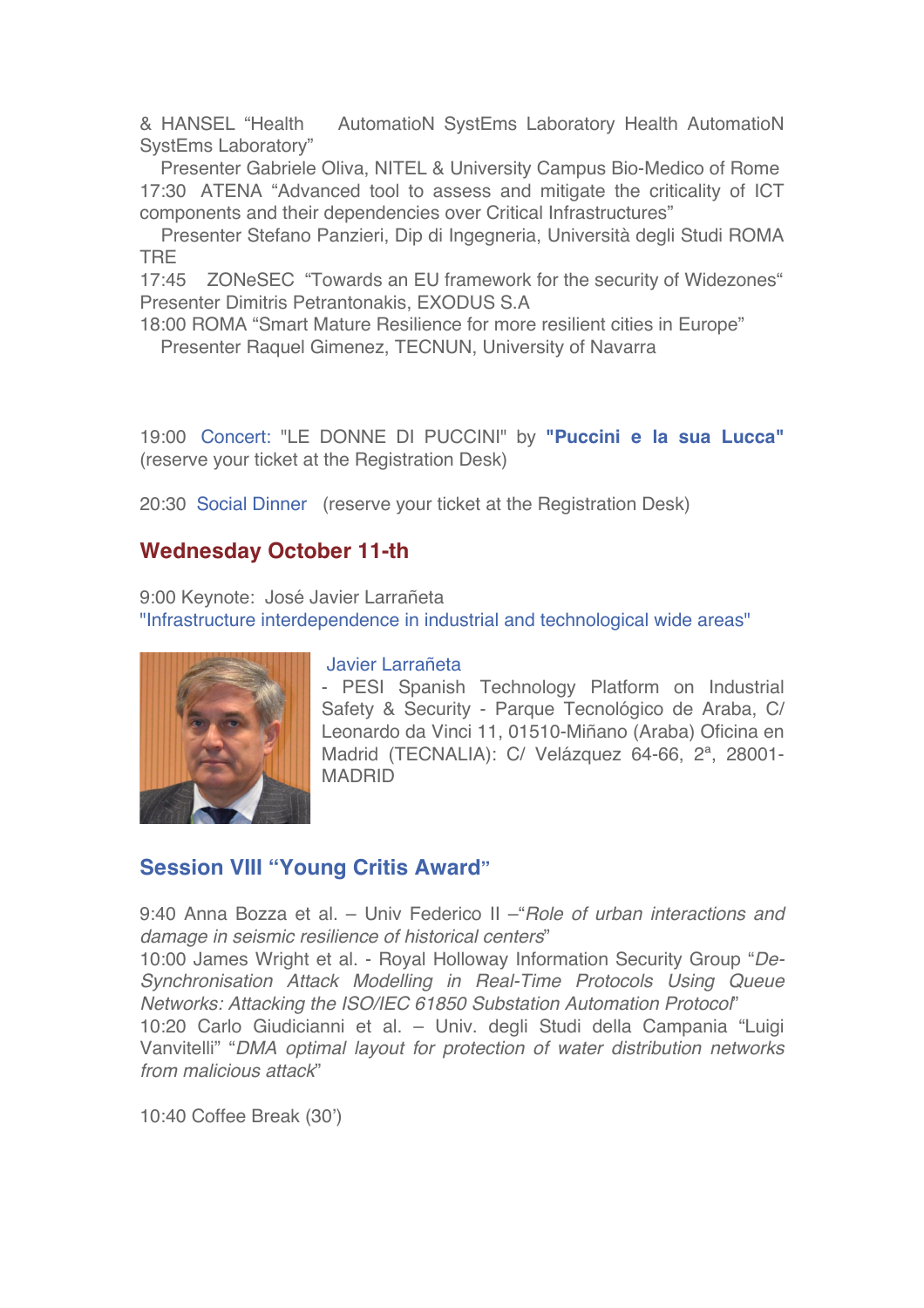# **Session IX "Transports & Human Activities"**

11:10 Georgia Lykou, George Iakovakis, George Chronis and Dimitris Gritzalis "*Analysis and Classification of Adaptation Tools for Transport Sector Adaptation Planning*"

11:30 Laura Petersen et al. "*Public tolerance levels of transportation resilience: a focus on the Oresund region within the IMPROVER Project*"

11:50 Antonio De Nicola et al. "*A Gamified Approach to Participatory Modelling of Water Systems Risks*"

12:10 Chih-Yuan Lin et al. - Linköping Universitet - "*Timing-based Anomaly Detection in SCADA Networks"*

12:30 Vincenzo Fioriti et al. – ENEA "*Motion magnification for urban buildings*" 12:50 Aljoscha Lautenbach, Magnus Almgren and Tomas Olovsson "*What the Stack? On Memory Exploitation and Protection in Resource Constrained Automotive Systems*"

13:10 Lunch Break (2h 10')

### **Session X "Awards – Discussion - Closing Remarks"**

- 15:00 Young Critis Award
- 15:20 Best Poster Award
- 15:40 Critis Future Round table (Members of the Critis Board)
- 16:10 CRITIS2018 Presentation
- 16:20 Proceedings information Thanksgiving and Closing Remarks

# **Thursday October 12-th**

#### **Complex Water Infrastructures Workshop**

Program: TBD & extended

Opening Introduction: Lorenzo Bardelli - Italian regulation authority for electricity, gas and water systems

Keynote Speakers:

- Armando Di Nardo, Universita' degli studi della Campania "Luigi Vanvitelli"
- Natan Zuta, IOSIGHT, Israel
- Alfonso Damiano, University of Cagliari
- Giuseppe Sardu, Acque S.p.A (TBC)
- Alessandro Mazzei Tuscan water regulation authority (TBC)
- Emanuele Perugini, Trenta science Communications